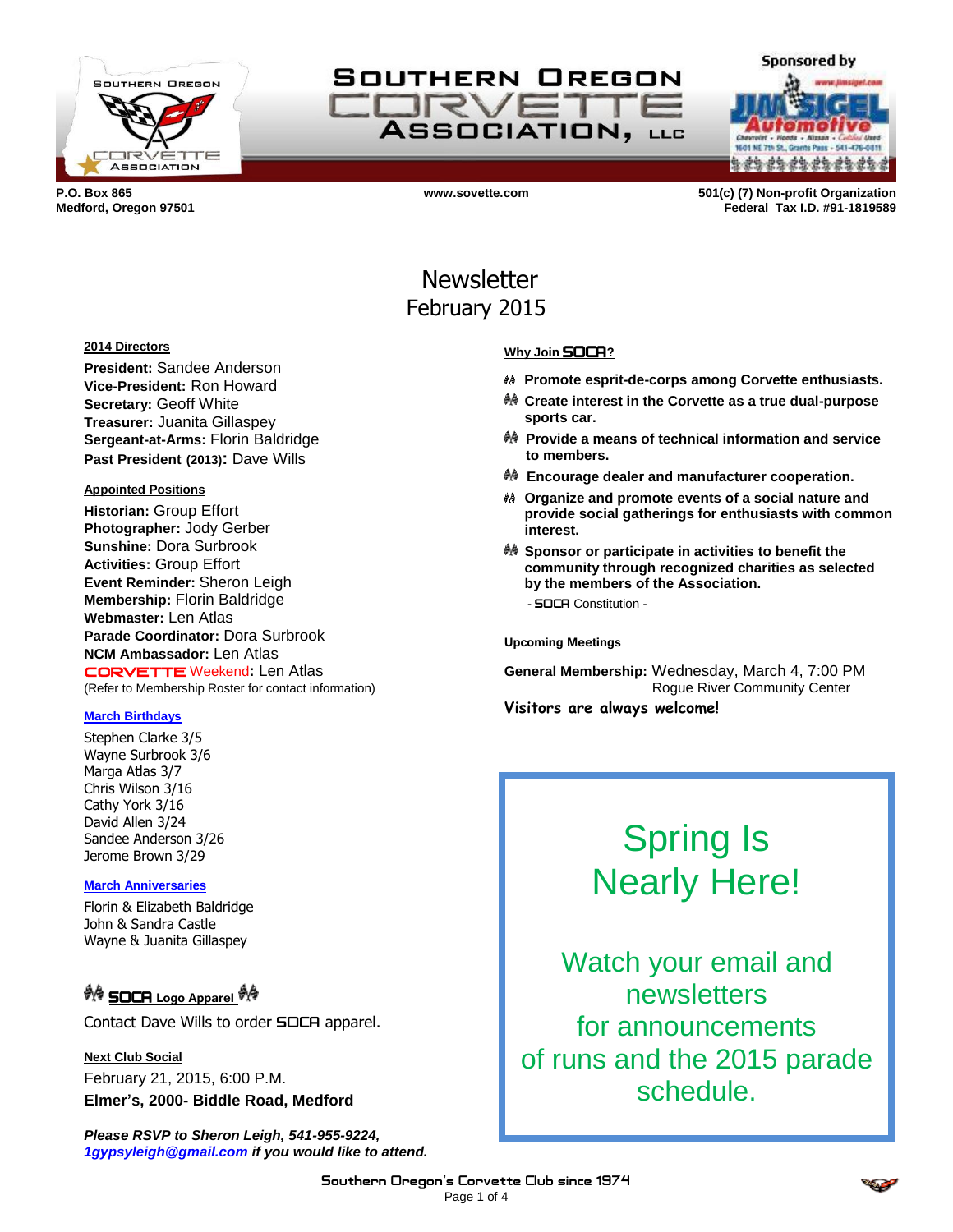## Events & Activities

- **Feb 14-15** 37th Annual Jackson County Rod & Custom Show, Jackson County Fairgrounds, Central Point.
- **Feb 21**  SOCA Social, 6:00 P.M. Elmer's, 2000 Biddle Road, Medford
- **Mar 4** SOCA General Membership Meeting, 7:00 P.M., Rogue River Community Center, Rogue River.
- **Mar 21** SOCA Social, 6:00 P.M. Bohemian, 233 SW G Street, Grants Pass
- **April 1** SOCA General Membership Meeting, 7:00 P.M., Rogue River Community Center, Rogue River.
- **April 11** 61st Pear Blossom Run and Street Fair, Downtown Medford. Form up at Rogue Valley Mall, 9:00 A.M.
- **April 18** SOCA Social, 6:00 P.M. Location to be determined.
- **May 2**  Magical Merlin Parade, Merlin. Meet at Umpqua Bank, Merlin (I-5 Exit 61) 8:45 A.M. Lunch to follow at Galice Resort.
- **May 6**  SOCA General Membership Meeting, 7:00 P.M., Rogue River Community Center, Rogue River.
- May17 3<sup>rd</sup> Annual Cops and Rodders Car Show, Medford.
- **May 23**  SOCA Social, 6:00 P.M. Location to be determined.
- **May 23-24 –** Corvettes of Lake County Present the 11th Annual "Run to the Lake," Lakeport, CA.

For additional events, information and links, go to the S.O.C.A. website Events Page <http://www.sovette.com/default.asp?pg=activities>

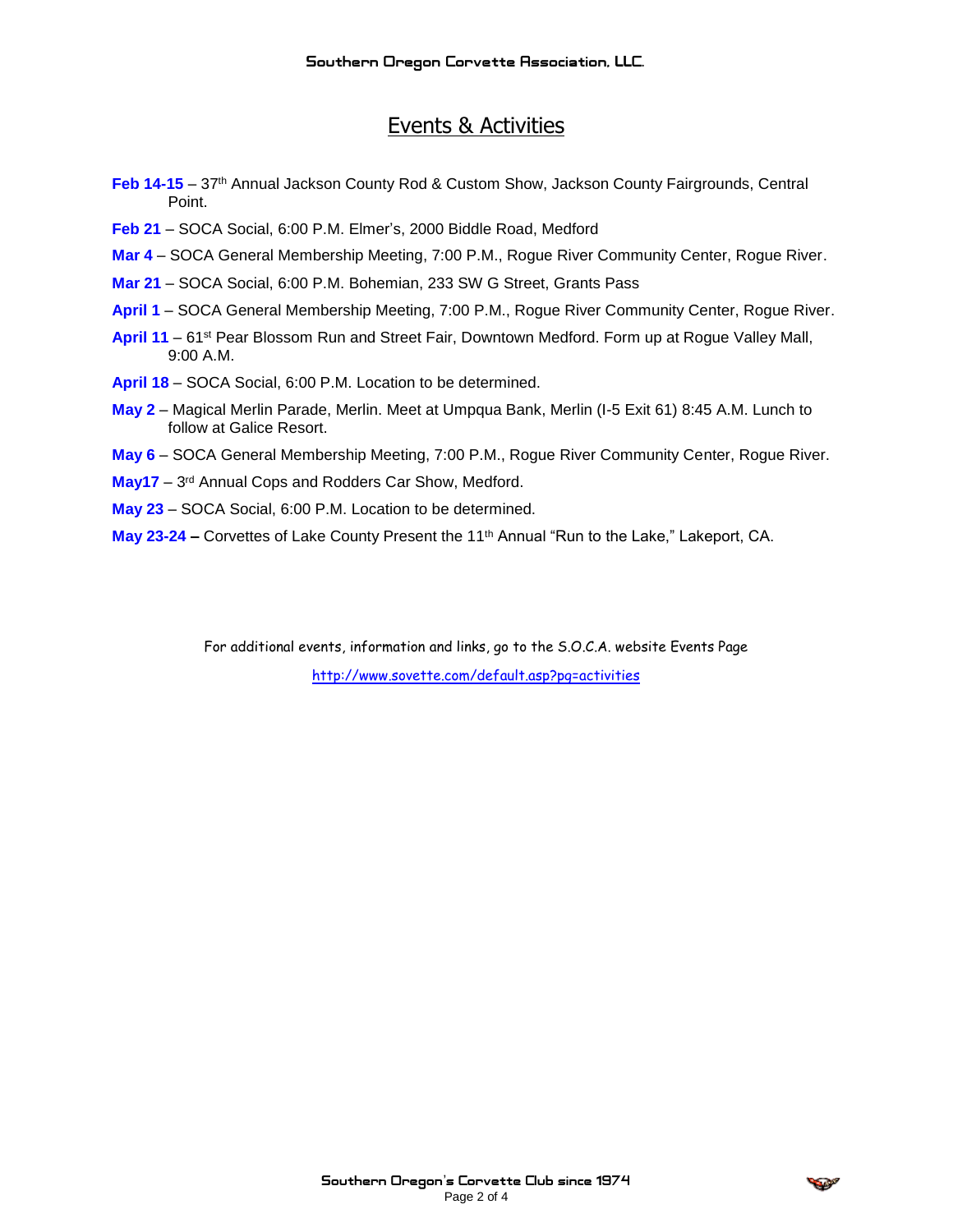

## Tire Chains for Winter Use – The Tire Rack

A snowstorm can quickly change driving on mountain roads from an enjoyable adventure into a hazardous experience. Years ago, government agencies in mountainous regions required vehicles to be equipped with tire chains (or at least have them stored in the trunk) before the vehicle would be allowed to begin travel through snow covered mountain passes during winter storm periods.

In the mid-1990s, Transport Canada (Canada's counterpart to the U.S. Department of Transportation) requested a new tire standard be developed to help ensure consumers could easily identify and purchase tires designed to provide a higher level of traction in harsh winter conditions. By the turn of the century, The U.S. Rubber Manufacturers Association (RMA) and the Rubber Association of Canada (RAC) agreed on a performance based standard to identify tires that met the severe snow service standards and would be branded on their sidewalls with a "snowflake-on-the-mountain" symbol. In addition to tire chains, winter tires meeting this performance standard are also considered traction devices, allowing passage in many mountainous regions. As always, when in doubt, contact area authorities to confirm local tire chain regulations.

If tire chains are required, here are 10 basic guidelines for their use:

- 1. Tire chains should be installed on the drive wheels of the vehicle following the chain manufacturer's instructions, To retain as much of the normal handling characteristics of 4WD/AWD vehicles as possible, tire chains should be installed on all four tires, requiring the purchase of two pairs of tire chains.
- 2. Buy chains that are the correct size for the tires. A proper fit is key to receiving the desired performance and durability. Do not deflate tires to install tire chains. A correctly sized tire chain will fit over a properly inflated tire. Additionally, because there is typically no source of compressed air to refill a deflated tire, driving with low tire pressure may cause permanent damage to the tire. Snow chains may not be available for all tire sizes.
- 3. Use only SAE Class "S" chains. The restricted wheel well clearance in most of today's down-sized and front drive vehicles require tire chains to operate in an envelope that is no greater than 1.46 inches vertically and .59-inches laterally around the tire. These minimum clearances must be maintained between the tires and the vehicle's fenders, suspension, struts, brake lines and braces.
- 4. It is important to pre-fit chains prior to actual use. Being faced with the choice of either damaging their vehicle or not completing a journey if the tire chains didn't fit is not a choice many drivers would want to have to make. Pre-fitting the chains will also allow the driver to become familiar with their installation. Since tire chains will only be required when the weather is at its worst, who would want to learn how to install them during a blizzard?

You may want to buy a tire chain installation helper. These small ramps are designed to prevent slipping and allow you to lay a cross chain in a pre-formed indentation. Once you drive onto the ramp, the chains are positioned under your tire for easier installation following the manufacturer's directions.

5. Tire chains should always be carried in the trunk during the appropriate times of the year and only mounted on the vehicle when warranted by driving conditions or required by law.

For example, California's 2003 tire chain requirements depend on the severity of the snowstorm and are as follows:

## **Requirement One (R1): Snow tires or chains are required.**

**Requirement Two (R2): Chains are required on all vehicles except four-wheel drive vehicles equipped with snow tires on all four wheels.**

#### **Requirement Three (R3): Chains are required on all vehicles, no exceptions.**

#### **Note: According to California guidelines, R1 and R2 are the most common conditions because the highway is usually closed to traffic before an R3 condition is imposed.**

6. When highway signs indicate tire chains are required, a driver will usually have about one mile between the "Chains Required" signs and the passage checkpoint. However, these control areas can shift rapidly from place to place because of changing weather and road conditions.